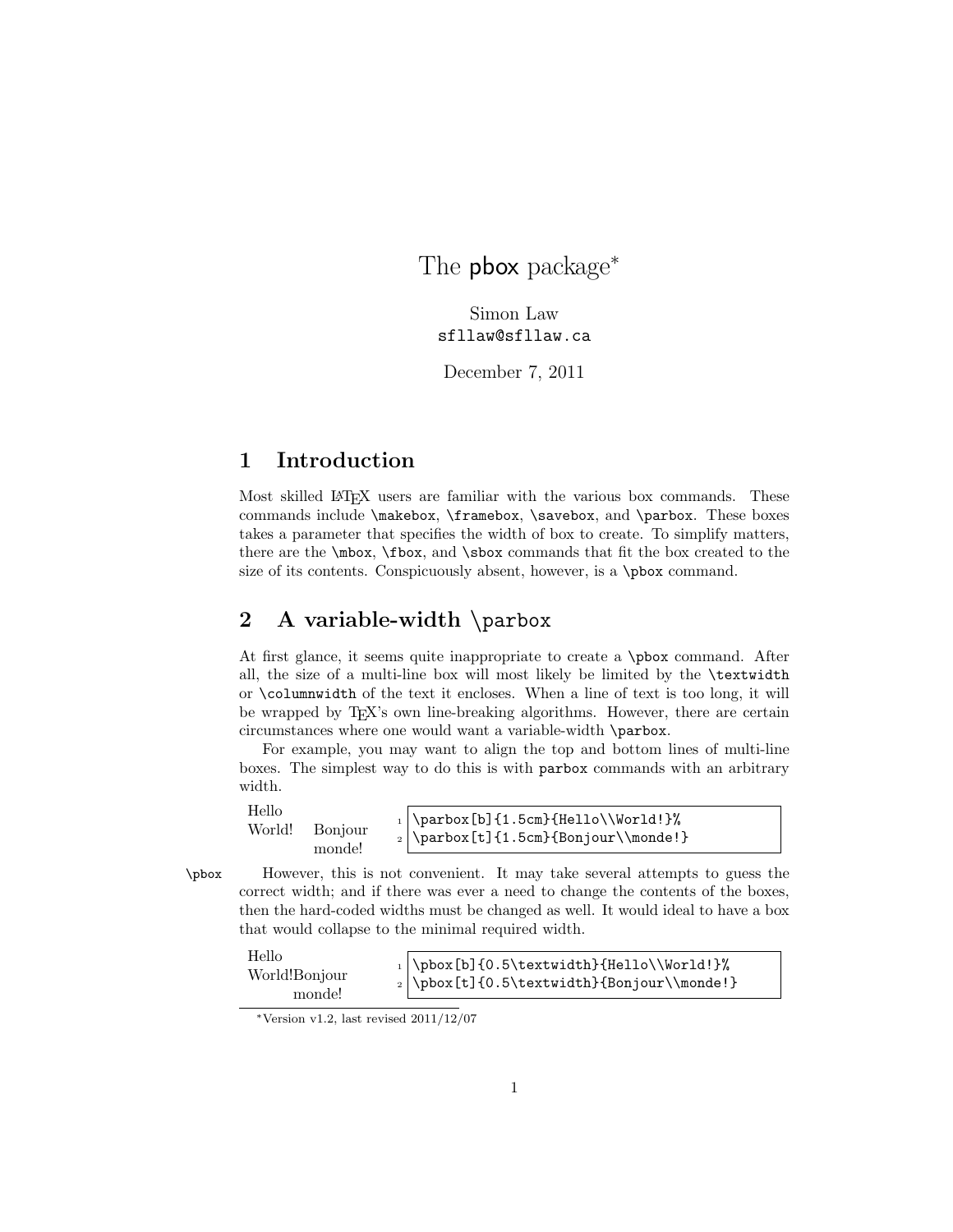Notice how the exclaimation mark and the capital B have no extra space between each other, implying that \pbox creates minimal-width boxes.

If the provided width argument is smaller than the minimal-width, then \pbox acts just like a regular \parbox. By minimal-width, we mean the width of the unwrapped piece of text. You will have to put in line breaks, to make \pbox create the tightest bounding box.

For instance, the following example tries to get \pbox to wrap its lines automatically.

```
Hello
World! Bonjour
        monde!
                     \pbox[b]{1.5cm}{Hello World!}%
                     \pbox[t]{1.5cm}{Bonjour monde!}
```
#### 3 Determining minimum widths

This is all well and good, but how does one measure the width of one of these boxes? Well, a rather painful way would be to use \settowidth in conjunction with a **\parbox**. But it is far easier to do it with the new width commands.

\settominwidth The \settominwidth command works very similarly to the standard \settowidth command.

> $\setminus$ settowidth[ $max_width$ ]{cmd}{text} sets the value of the a length command  $cmd$  equal to the width of the multi-line text. The optional argument max width allows you to specify the maximum width that will be returned; it defaults to \columnwidth.

\widthofpbox To provide completeness for the calc package, the \widthofpbox command was implemented to complement the \widthof command.

\widthofpbox{text} returns the width of the multi-line text.

Here is an example:

|         | $1$ IV                                            |
|---------|---------------------------------------------------|
| need    | $_2$   need \ \                                   |
| support | $_3$ support \\                                   |
|         | $_4$ \rule{\widthofpbox{I\\need\\support}}{0.4pt} |

#### 4 Limitations

Unfortunately, there are some limitations in this package. One of the intrinsic limitations is that you cannot do anything in a \pbox that you could not do in a \parbox. This seems quite reasonable, so it should not be a hardship.

Since  $\mathcal{D}$  is implemented using the **tabular** environment, there are some things that cannot, and should not be used. You should note that errant & characters within a \pbox do not generate meaningful error messages. As well, it is unfortunate that \linebreak and \newline do not work as expected.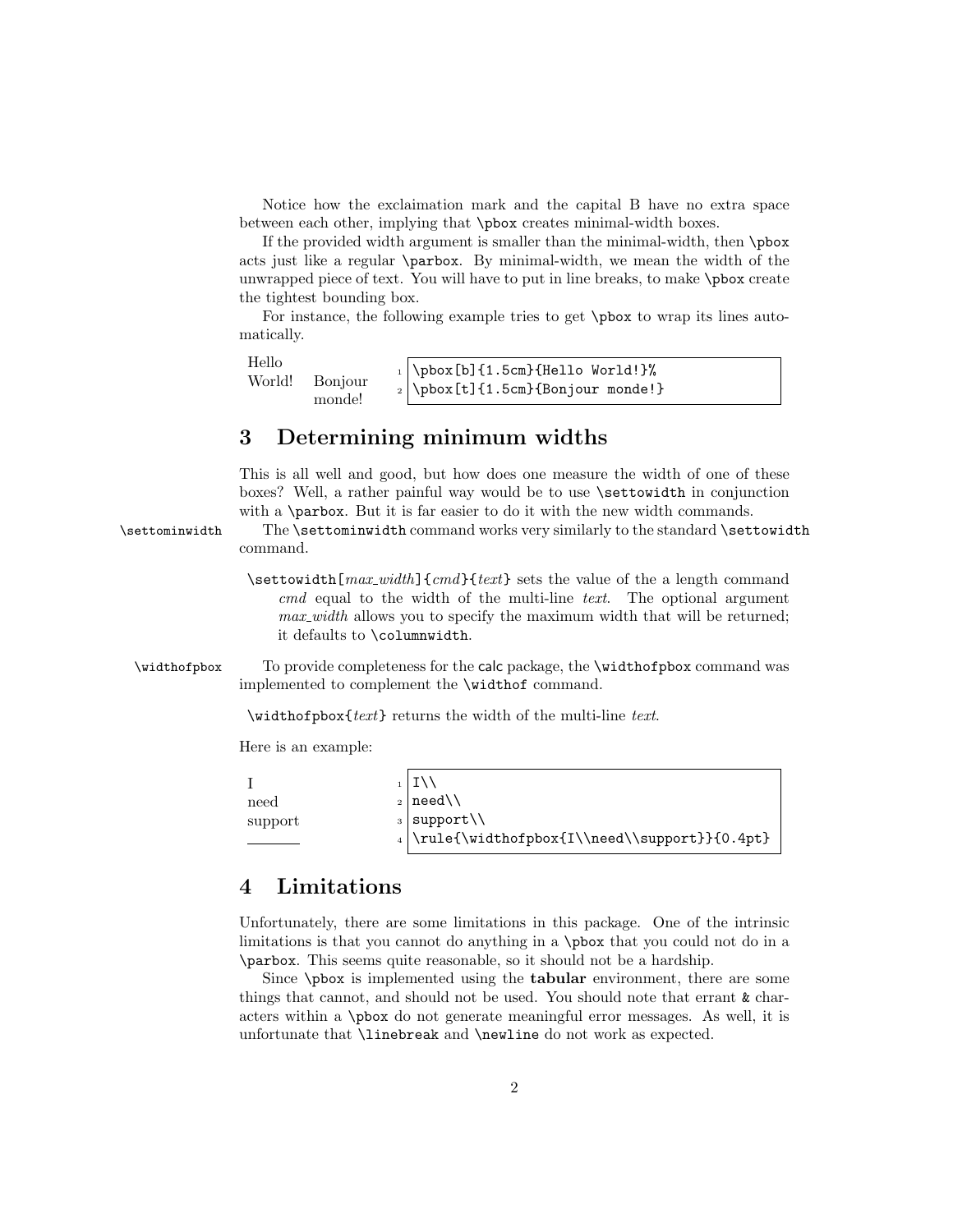Since it is a box, you cannot use the verbatim environment within. I recommend that you use the fancyvrb package which contains the BVerbatim and LVerbatim environments for typesetting boxed verbatim text.

Alas, I have also discovered that certain uses of **\widthof** and **\widthofpbox** do not work within the docstrip environment.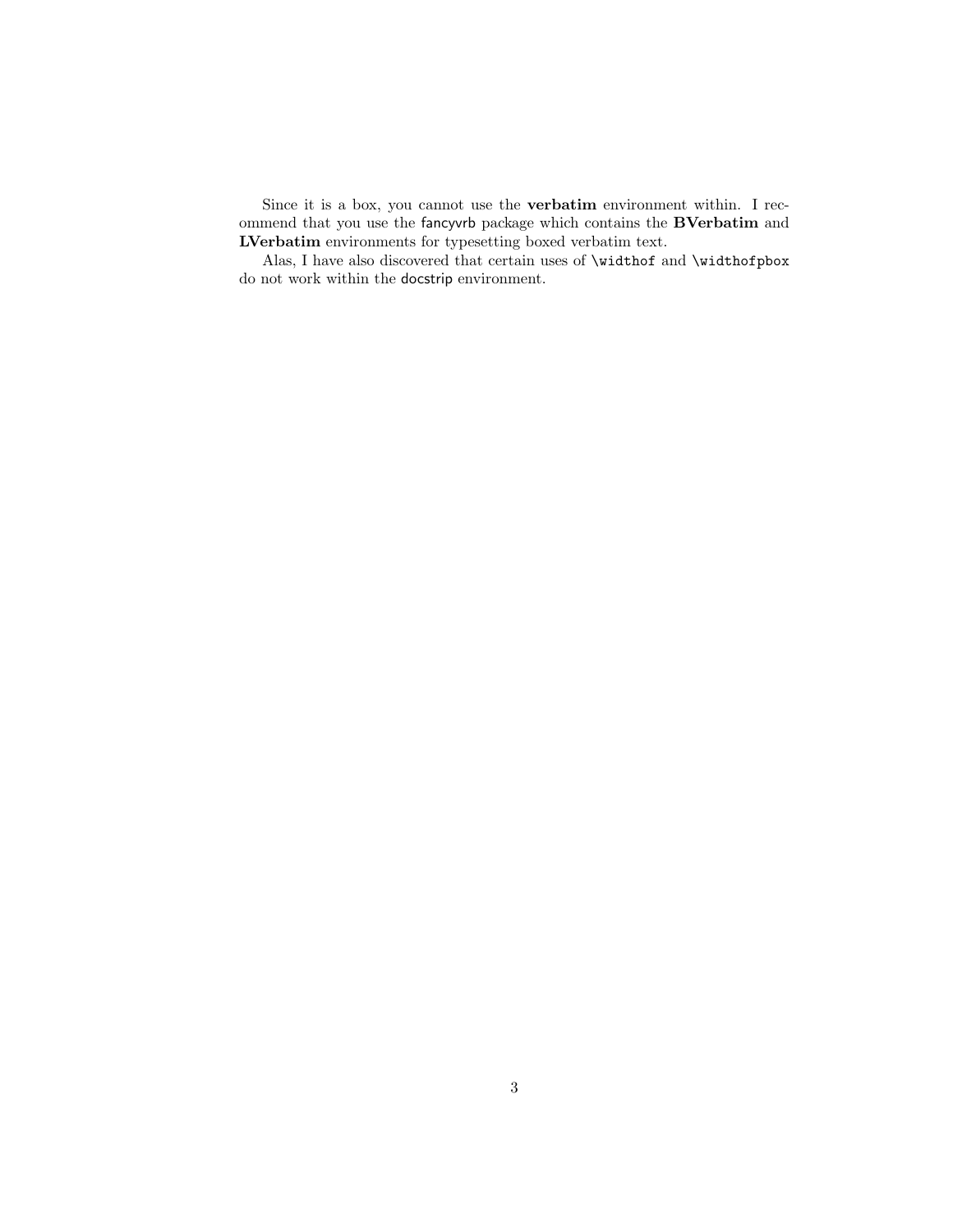#### 5 Implementation

I use the standard calc package for general math. As well, I wish to support a \widthofpbox command, so I will demand that the \widthof command exists as well.

1 \RequirePackage{calc}

In order to perform \lengthtests and \equality tests, I need to include the standard ifthen package. This also provides me with simple conditionals.

2 \RequirePackage{ifthen}

\settominwidth The minimum length is determined by the clever use of the tabular environment. It knows how to calculate the minimum requisite width for a column, and the way determines the end of a column is with its end of row command  $\setminus \cdot$ . This command is conveniently similar to the command typically used to break lines.

> As you can see, #1 defaults to the width of a column. This will either be \textwidth or the width defined by the twocolumn option, or even the multicol package.

3 \newcommand{\settominwidth}[3][\columnwidth]{%

Here, I set the length command #2. Notice the argument to the tabular environment. I use @{} to eliminate any horizontal padding, and use the l alignment to grab the width of the text in #3.

```
4 \settowidth{#2}{\begin{tabular}{@{}l@{}}#3\end{tabular}}%
```
Finally, I wish to make sure that the length I have set in #2 is not larger than the maximum stored in #1.

```
\ifthenelse{\lengthtest{#1<#2}}{\setlength{#2}{#1}}{}}
```
\widthofpbox In order to find the width of a \pbox, I use the same tabular trick from \settominwidth. I use the \widthof command in order to preserve its semantics instead of trying to emulate them using my \settominwidth command.

> I do not check against a maximum length here. Restricting this command to a maximum length would mean that I throw away length information if the text is too long.

```
6 \newcommand{\widthofpbox}[1]{%
```
7 \widthof{\begin{tabular}{@{}l@{}}#1\end{tabular}}}

\pbox It is not possible to implement \pbox in a simple way. The command definition \pb@xi \pb@xii commands in LATEX don't afford you more than one optional parameter; however, \parbox has three.

> In order to faithfully simulate the three optional arguments, I must trick LAT<sub>EX</sub> in to catching three optional arguments [1]. Therefore  $\text{pbox}, \text{pbox}, \text{pbox}$ , and \pb@xii are used to capture the optional arguments in the \pb@xargi, \pb@xargii, and \pb@xargiii commands. These are then passsed to \pb@xiii for actual processing.

```
8 \DeclareRobustCommand*{\pbox}[1][]{%
```

```
9 \def\pb@xargi{#1}%
```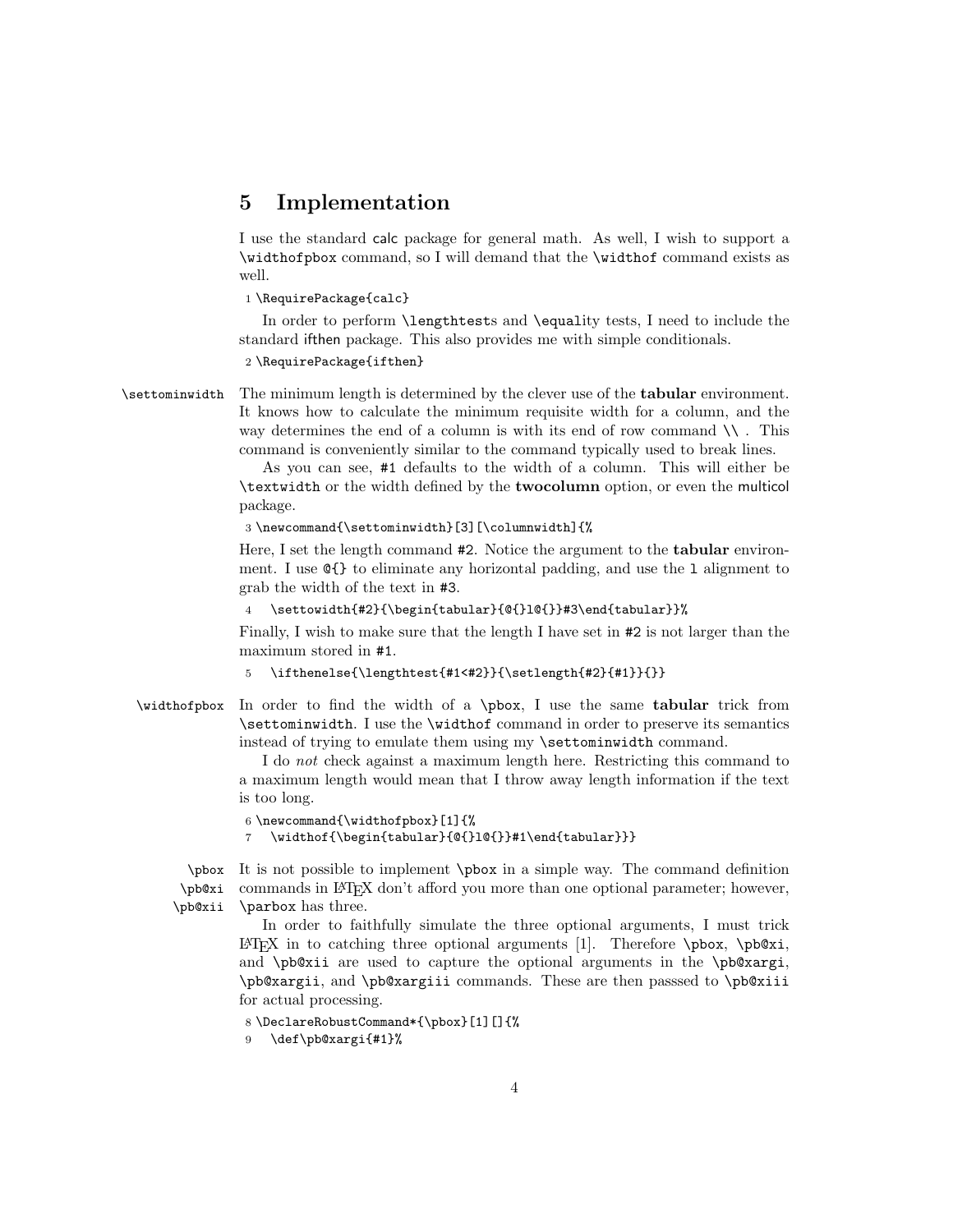```
10 \pb@xi}
11 \DeclareRobustCommand*{\pb@xi}[1][]{%
12 \def\pb@xargii{#1}%
13 \pb@xii}
14 \DeclareRobustCommand*{\pb@xii}[1][]{%
15 \def\pb@xargiii{#1}%
16 \pb@xiii}
```
\pb@xiii In order to create the final paragraph box, I parse out the two manditory arguments. I then use the provided maximal length #1 to determine the actual width of the \parbox.

```
17 \newlength{\pb@xlen}
18 \DeclareRobustCommand{\pb@xiii}[2]{%
```
19 \settominwidth[#1]{\pb@xlen}{#2}%

Since the default optional arguments are all empty, I should be able to just pass them to \parbox. However, \parbox interprets empty optional values differently than just non-existant optional values. So, I must make complicated decisions; if an optional argument is empty, then I will just skip it..

```
20 \ifthenelse{\equal{\pb@xargi}{}}
21 {\parbox{\pb@xlen}{#2}}
22 {\ifthenelse{\equal{\pb@xargii}{}}
23 {\ifthenelse{\equal{\pb@xargiii}{}}
24 {\parbox[\pb@xargi]{\pb@xlen}{#2}}
25 {\parbox[\pb@xargi][][\pb@xargiii]{\pb@xlen}{#2}}}
26 {\ifthenelse{\equal{\pb@xargiii}{}}
27 {\parbox[\pb@xargi][\pb@xargii]{\pb@xlen}{#2}}
28 {\parbox[\pb@xargi][\pb@xargii][\pb@xargiii]{\pb@xlen}{#2}}}}%
```
Finally, I must clean up the optional arguments and remove their special meaning. As well, I will terminate the \parbox I have created with an empty \makebox in order to prevent the \def\pb@x...\relax commands from interfering with other commands that expect \pbox to solely consist of a box.

```
29 \def\pb@xargi\relax
```

```
30 \def\pb@xargii\relax
```
- 31 \def\pb@xargiii\relax
- 32 \makebox[0pt]{}}

### References

[1] Robin Fairbanks. "A command with two optional arguments."  $T_F X$  Frequently Asked Questions. http://www.tex.ac.uk/cgi-bin/texfaq2html? label=twooptarg (current 6 April 2003.)